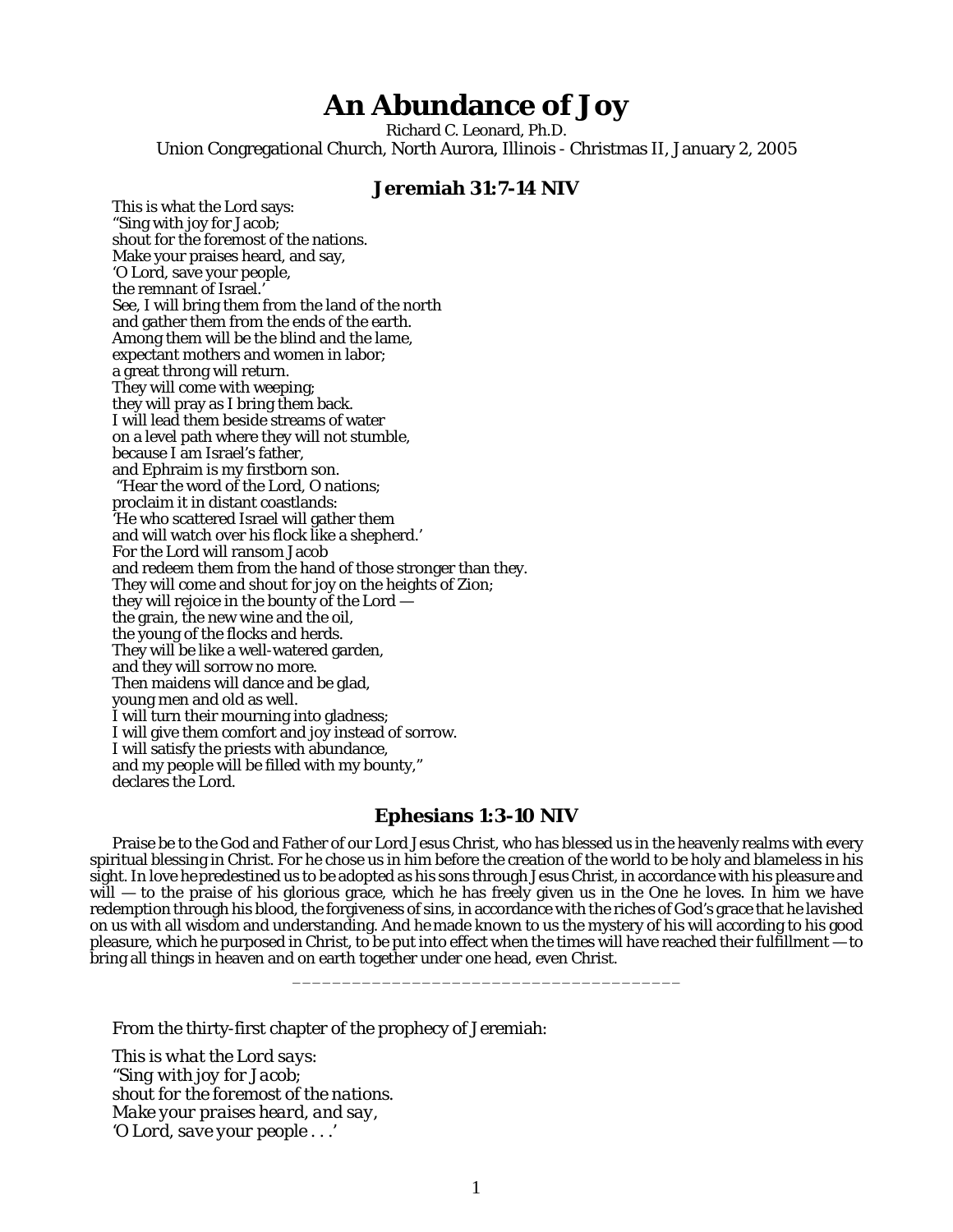*They will come and shout for joy on the heights of Zion; they will rejoice in the bounty of the Lord Then maidens will dance and be glad, young men and old as well. I will turn their mourning into gladness; I will give them comfort and joy instead of sorrow."*

This passage is the Old Testament reading assigned for the second Sunday of Christmas, and through it runs one prominent theme: *rejoicing, joy, gladness* because of what the Lord will do for his people.

For Jeremiah and his listeners, this joy had to be the anticipation of future events. Things weren't going well for the kingdom of Judah in Jeremiah's time. The powerful Babylonians, under Nebuchadnezzar, were about to overrun the land and carry its leaders into captivity. Within a few short years Jerusalem and the temple of Solomon would be burnt to the ground, and then Jeremiah himself would be taken to Egypt, to die in exile.

But the prophet always looks ahead to the fulfillment of God's long-range purposes. The Lord's people had sinned against him, but he wasn't through with them yet. The days would come when the Lord would make *a new covenant* with them, and renew his promise: "I will be their God, and they shall be my people" (Jeremiah 31:33). Furthermore, the Lord would give Jeremiah this word: "I will cause a righteous Branch to spring forth for David; and he shall execute justice and righteousness in the land" (Jeremiah 33:15). God would act to restore to his faithful ones that which the sin of their leaders had taken from them: that loving relationship of sonship, that special role of servanthood to which they had been called in their forefather Abraham, to whom God had said, "By you all the families of the earth shall bless themselves." (Genesis 12:3).

Yes, the prophets of Israel, like Jeremiah, look forward to the fulfillment of God's long-range plan. As the prophet Amos said, "Surely the Lord God does nothing, without revealing his secret to his servants the prophets" (Amos 3:7). The prophets see through the sad and unpromising events of their own time to the greater promise of God's salvation. And that anticipated fulfillment is cause for rejoicing. But the prophets don't always see the details of God's plan. When the Lord told him, "I will turn their mourning into gladness; I will give them comfort and joy instead of sorrow," could Jeremiah have known that the birth of a baby in the manger of Bethlehem, six centuries later, would be the way God would begin to bring his plan to completion?

In the hindsight of history we understand why it was appropriate for Jeremiah to proclaim gladness and rejoicing, *an abundance of joy.* For that's our response to the Gospel message: "The Word became flesh and dwelt among us, full of grace and truth; we have beheld his glory, glory as of the only Son from the Father" (John 1:14). Hearing once again the story of Christmas, we can act on Jeremiah's words: "Sing with joy for Jacob . . . Make your praises heard . . . dance and be glad . . . I will turn their mourning into gladness; I will give them comfort and joy instead of sorrow." Such abundance of joy is appropriate for us because of what God has done to redeem us in Christ. And so we sing,

*Good Christian men, rejoice With heart and soul and voice. Give ye heed to what we say: News! News! Jesus Christ is born today. Now ye hear of endless bliss. Joy! Joy! Jesus Christ was born for this. Now ye need not fear the grave: Peace! Peace! Jesus Christ was born to save.*

And guess what? We're not the only ones rejoicing over the birth of a Savior. The joyful cries don't just echo across the face of a sin-sick and weary earth! For Scripture tells us that the hosts of heaven join in singing "Glory to God in the highest, and on earth peace to men of good will." And — this will blow you away — God is rejoicing too! "The Lord, your God, is in your midst, a warrior who gives victory; *he will rejoice over you* with gladness, he will renew you in his love; *he will exult over you* with loud singing as on a day of festival." (Zephaniah 3:17-18).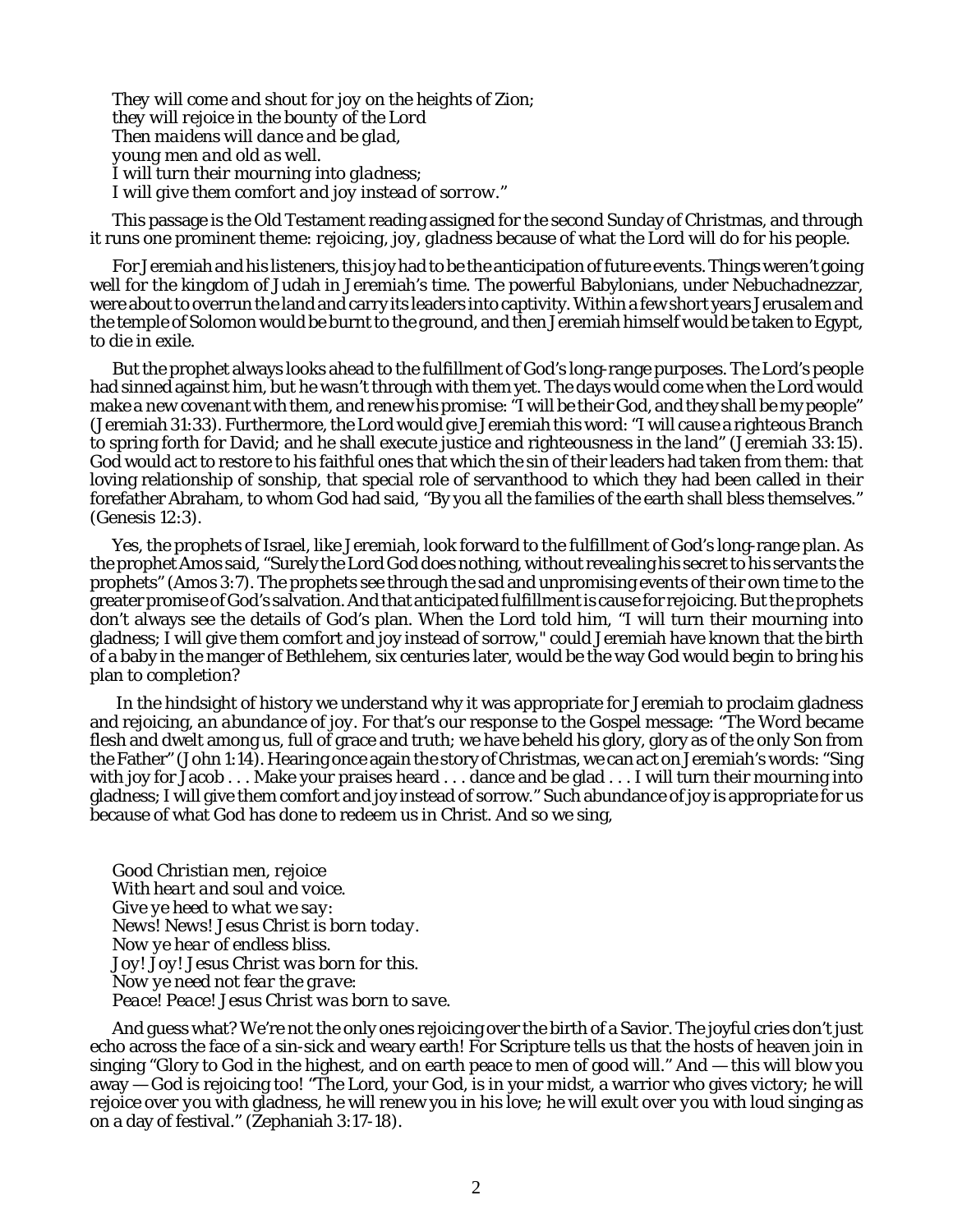Have you ever thought that when we sing and rejoice over what the Lord has done for us, *God sings too?* Listen to what Paul says about God in our Scripture reading from the Letter to the Ephesians: "In [Jesus Christ] we have redemption through his blood, the forgiveness of sins, in accordance with the riches of God's grace that he *lavished upon us* with all wisdom and understanding" (Ephesians 1:7-8). God has *lavished his grace* upon us in the coming of his Son. He doesn't spare his love to us, but pours it out in abundance, and along with it an abundance of joy as he rejoices and sings over us!

"Joy! Joy! Jesus Christ was born for this!" There's a joy, an abandon, in God's presence that we feel especially at Christmas time. We express it in many ways — through these wonderful decorations, the flowers, the candles, the carols, the times of fellowship and festivity, the giving of gifts, the special food and drink. It's all wonderful, a response to the gift of new life in Christ, the grace God has lavished upon us!

But one thing concerns me, and that is this: Will we retain the joy of this festive time through the days, weeks and months of this coming year? The apostle Paul said, "For the kingdom of God is not food and drink but righteousness and peace and *joy in the Holy Spirit"* (Romans 14:17). Will we live in that same joy once Christmas is over? As Lynn was saying last week, "It's over, but it's not over." We were created to reflect God's glory. Will we carry the radiance of Christmas into the new year?

The Christian life is intended to be a life of joy in the Holy Spirit, the life of Jesus in our midst. Paul expressed this way: "Be filled with the Spirit, addressing one another in psalms and hymns and spiritual songs, singing and making melody to the Lord with all your heart" (Ephesians 5:18-19). When we experience the touch of the Lord, that's supposed to show in the way we express ourselves. *Sourpuss Christians negate the Gospel.* If the Holy Spirit truly has a hold on us, people will know it by the smile on our face, the spring in our step, the words of thanksgiving and praise on our lips. If we truly believe that the coming of Jesus has made a difference in our destiny, people will see it in the abundance of joy with which our lives overflow.

We live in a culture where it's hard to be joyful, especially for men. Men are supposed to be macho, cool, unexpressive types like the cowboy heroes of the screen. It's okay for men to be *angry,* but when a man behaves *joyfully* we think he's a weirdo. It might be easier for women to have a joyful demeanor and not be thought to be playing with less than a full deck. So I guess there's a reason the carols say, "Good Christian *men,* rejoice!" or "God rest ye merry, *gentlemen.*" The compulsive, task-oriented male personality may need special encouragement in this regard.

But, quite frankly, I've known plenty of joyless women in the ranks of the church. We all may need some help and encouragement in living with an abundance of joy. If we're going to know that life of gladness and rejoicing to which the Scriptures call us, then we may have to start *practicing* joyful behavior. We may think we're phonies if we act joyfully when we don't feel it, but *joy can be learned* just like any other type of behavior. In fact, being joyful is a command from the Lord, even if things are going badly: "Rejoice and be glad," Jesus says, "for your reward is great in heaven" (Matthew 5:12). A God-given principle of human behavior is at work here: our inward emotions are influenced by our outward actions. If we *act joyfully,* eventually we'll come to *feel joyful.*

I believe a good place to begin practicing the life of joy is in our Sunday worship services. I wouldn't want to try to worship as a poker-faced Christian — someone who loves the Lord, but goes through the worship time like a churchified zombie. Somewhere, Christians got the idea that worship is supposed to be a somber, colorless, unexpressive sort of activity, something so inward that it has little outward manifestation. But biblical worship is anything but that! Think of David, dancing before the Lord, singing the "new song." Think of the Psalmist's exhortation to "Lift up your hands to the holy place, and bless the Lord!" (Psalm 134:2). Think of the Israelites with their colorful festivals and processions. Think of the New Testament church, where the unbeliever comes into the assembly, hears the word of prophecy, and falls on his face saying, "God is really among you" (1 Corinthians 14:24--25). Think of Paul, who says, "I desire then that in every place the men should pray, lifting holy hands" (1 Timothy 2:8). Think of Jesus, who "rejoiced in the Holy Spirit" (Luke 10:21) when the disciples returned to him to report the effects of their preaching. The Greek word Luke uses to describe Jesus' action, *angalliazo*, actually means "to dance around." Biblical worship is a worship of *abandon*, filled with joy that manifests itself in activity you can see. When Ezra the priest and Nehemiah the governor brought the people of Judah together to renew their covenant with the Lord, they told them, "This day is holy to our Lord; and do not be grieved, for the joy of the Lord is your strength" (Nehemiah 8:10).